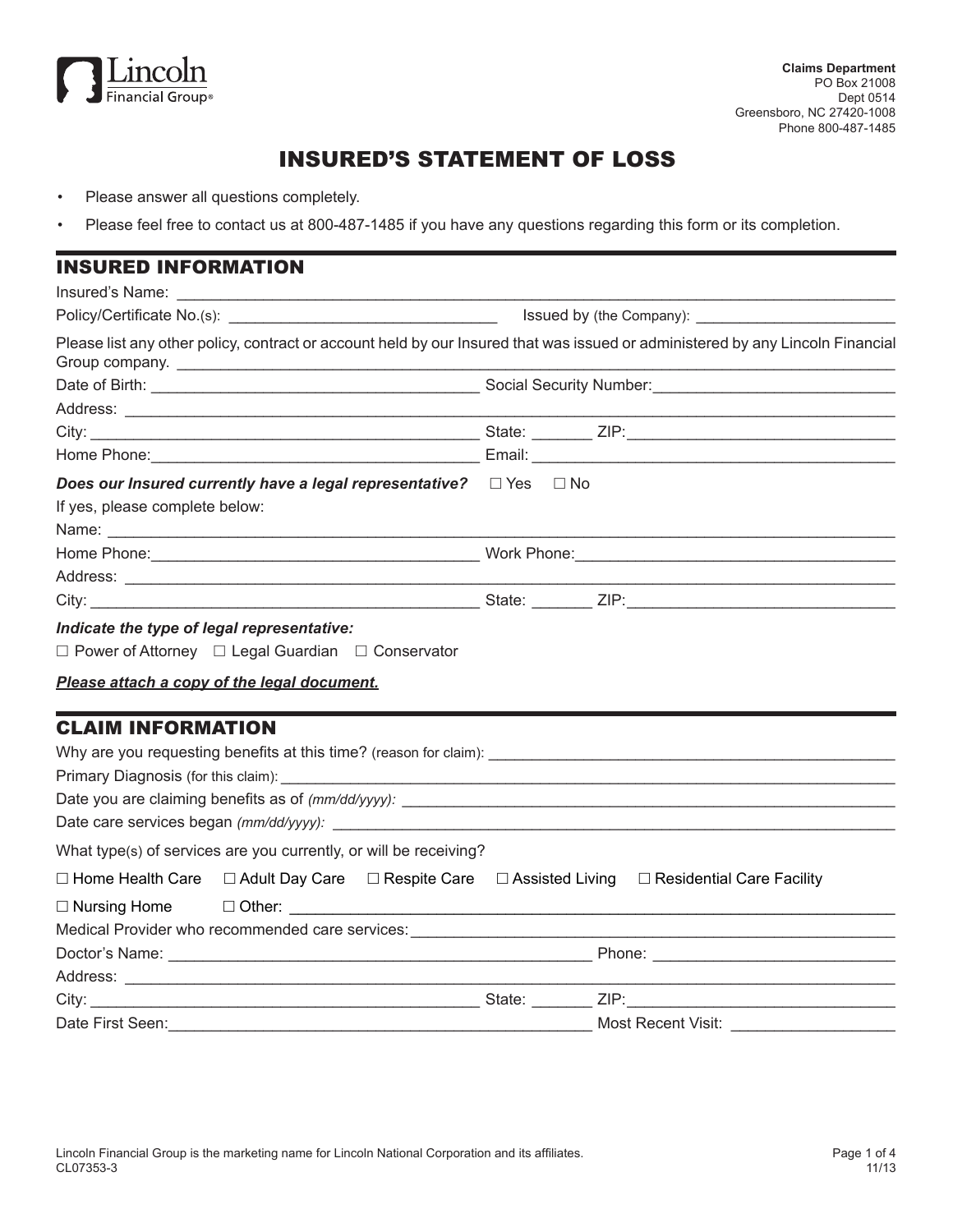## CARE SERVICES

#### **Individual Caregiver**

Please provide us with information regarding care services provided by an individual caregiver.

| provide as murrimoniquent regarding care corridos provided by an individual caregivent                                                                                                          |  |
|-------------------------------------------------------------------------------------------------------------------------------------------------------------------------------------------------|--|
|                                                                                                                                                                                                 |  |
|                                                                                                                                                                                                 |  |
|                                                                                                                                                                                                 |  |
|                                                                                                                                                                                                 |  |
|                                                                                                                                                                                                 |  |
| <b>Facility/Agency</b>                                                                                                                                                                          |  |
| Please provide us with information regarding care services received which have been provided by an agency or medical<br>professional such as Assisted Living, Nursing Home or other facilities. |  |
|                                                                                                                                                                                                 |  |
|                                                                                                                                                                                                 |  |
|                                                                                                                                                                                                 |  |
|                                                                                                                                                                                                 |  |
|                                                                                                                                                                                                 |  |
|                                                                                                                                                                                                 |  |
|                                                                                                                                                                                                 |  |
|                                                                                                                                                                                                 |  |

## ACTIVITIES OF DAILY LIVING

Please review each activity of daily living and provide an objective assessment of our Insured's current functional ability by checking the most appropriate response for each activity. Space is provided for comments/notes.

Rating Scale:

- 0=Without assistance
- 1=Supervised
- 2=Hands-on assistance
- 3=Completely dependent

Task Description:

|                                                               | 1. Bathing                 | $\Box$ 0 |             | $\Box$ 2 | $\Box$ 3 |  |  |  |  |
|---------------------------------------------------------------|----------------------------|----------|-------------|----------|----------|--|--|--|--|
|                                                               | 2. Dressing                | $\Box$ 0 | □ 1         | $\Box$ 2 | $\Box$ 3 |  |  |  |  |
|                                                               | 3. Eating/Feeding $\Box$ 0 |          | $\Box$ 1    | $\Box$ 2 | $\Box$ 3 |  |  |  |  |
|                                                               | 4. Toileting               | $\Box$ 0 | $\square$ 1 | $\Box$ 2 | $\Box$ 3 |  |  |  |  |
|                                                               | 5. Transferring $\Box$ 0   |          | $\Box$ 1    | $\Box$ 2 | $\Box$ 3 |  |  |  |  |
|                                                               | 6. Continence              | $\Box$ 0 | $\square$ 1 | $\Box$ 2 | $\Box$ 3 |  |  |  |  |
| Is there a cognitive deficit present? $\Box$ No $\Box$<br>Yes |                            |          |             |          |          |  |  |  |  |
|                                                               | <b>NOTES:</b>              |          |             |          |          |  |  |  |  |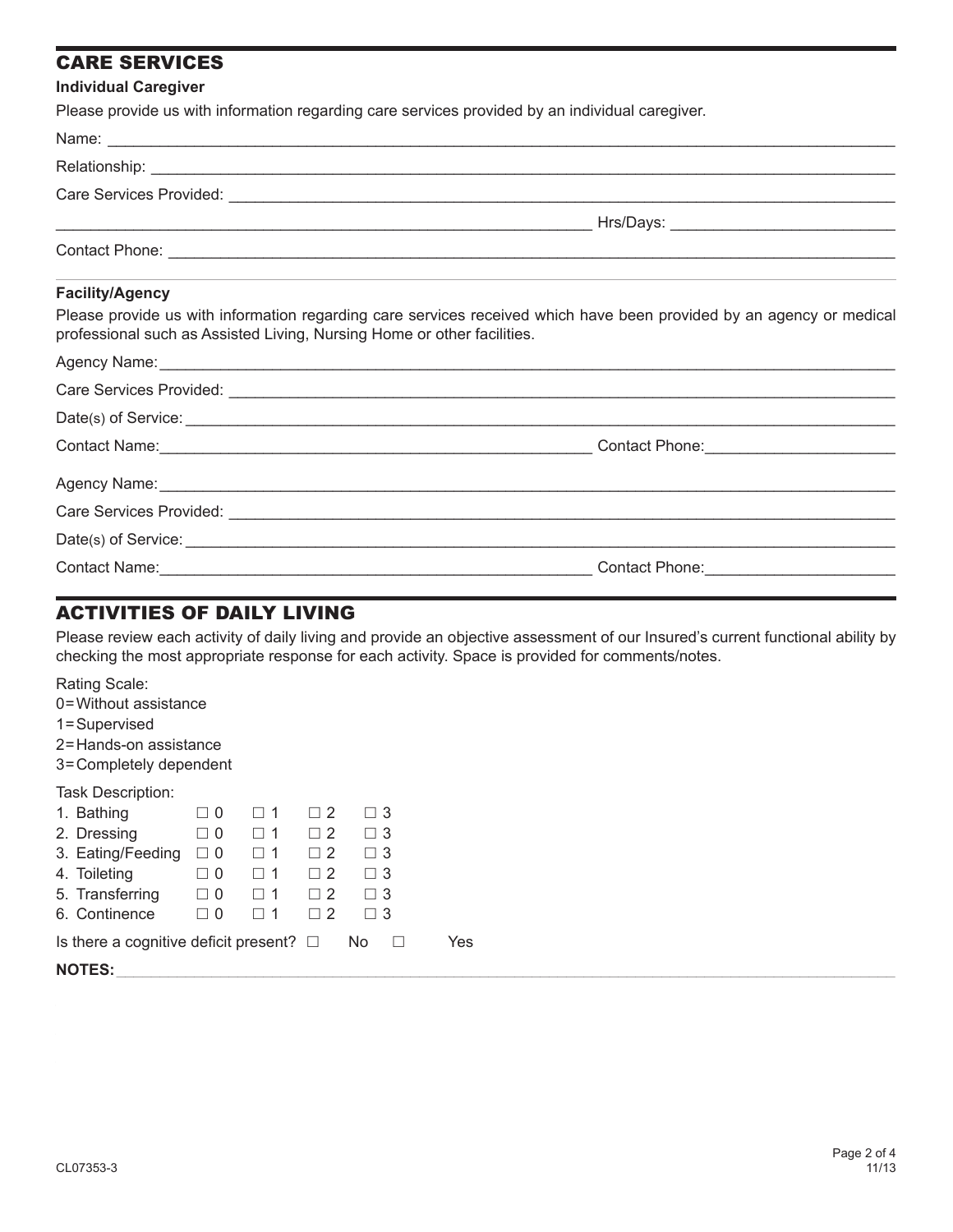### CLAIM CONTACT

*Authorization for Disclosure of Information Form Must be Completed.*

*By indicating an individual below and signing this form, the policyowner authorizes us to release information regarding this claim to the individual named below.* 

|                                                                                                                                            | Work Phone: <u>___________________________________</u> |  |  |  |
|--------------------------------------------------------------------------------------------------------------------------------------------|--------------------------------------------------------|--|--|--|
| Relation to our Insured:<br><u> 1980 - Johann John Stein, marwolaeth a bhliain 1980 - Bhaile Bharras ann an t-Alban Stein ann an 1980.</u> |                                                        |  |  |  |

#### **SIGNATURES**

#### **Fraud Warning for New York Residents:**

Any person who knowingly and with intent to defraud any insurance company or other person files an application for insurance or statement of claim containing any materially false information, or conceals for the purpose of misleading, information concerning any fact material thereto, commits a fraudulent insurance act, which is a crime, and shall also be subject to a civil penalty not to exceed five thousand dollars and the stated value of the claim for each such violation.

| Signature of Insured or Insured's Legal Representative | Date  |
|--------------------------------------------------------|-------|
|                                                        |       |
|                                                        |       |
|                                                        |       |
| <b>Print Name</b>                                      | Title |
|                                                        |       |
|                                                        |       |
| Signature of Policy Owner (if other than Insured)      | Date  |
|                                                        |       |
|                                                        |       |
|                                                        |       |
| <b>Print Name</b>                                      | Title |